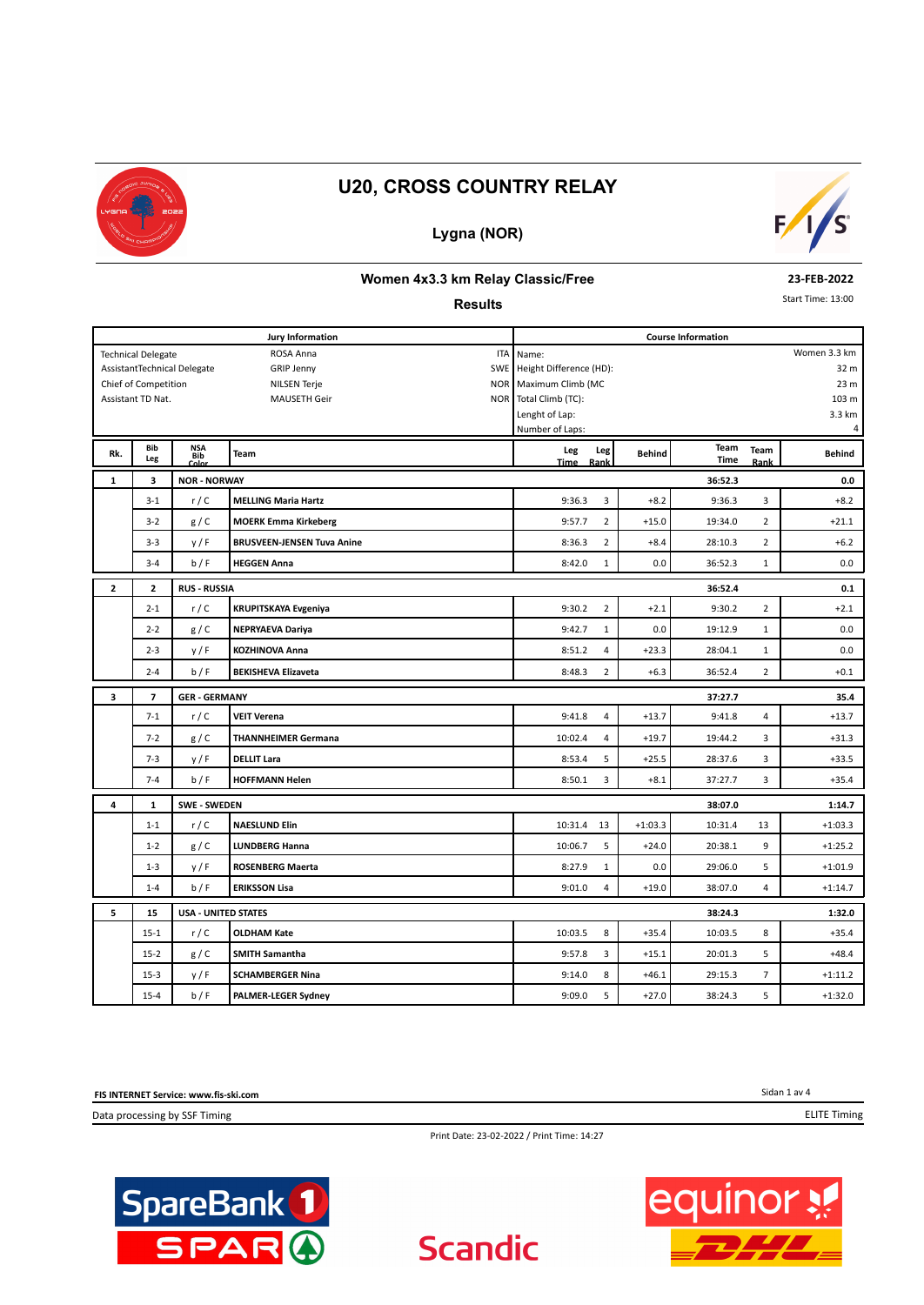

## **Lygna (NOR)**



#### **Women 4x3.3 km Relay Classic/Free**

**Results**

**23-FEB-2022**

Start Time: 13:00

| Rk.            | Bib      | NSA<br>Bib               | Team                      | Leg     | Leg            | <b>Behind</b> | Team    | Team           | <b>Behind</b> |
|----------------|----------|--------------------------|---------------------------|---------|----------------|---------------|---------|----------------|---------------|
|                | Leg      | Color                    |                           | Time    | Rank           |               | Time    | Rank           |               |
| 6              | 9        | <b>FRA - FRANCE</b>      |                           |         | $\overline{7}$ |               | 38:28.9 | $\overline{7}$ | 1:36.6        |
|                | $9 - 1$  | r/C                      | <b>PIERREL Julie</b>      | 9:57.4  |                | $+29.3$       | 9:57.4  |                | $+29.3$       |
|                | $9 - 2$  | g/C                      | <b>PAGNIER Cloe</b>       | 10:21.3 | $\overline{7}$ | $+38.6$       | 20:18.7 | 8              | $+1:05.8$     |
|                | $9 - 3$  | y/F                      | <b>COUPAT Liv</b>         | 8:44.9  | 3              | $+17.0$       | 29:03.6 | 4              | $+59.5$       |
|                | $9 - 4$  | b/F                      | <b>PIGNOT France</b>      | 9:25.3  | $\overline{7}$ | $+43.3$       | 38:28.9 | 6              | $+1:36.6$     |
| $\overline{7}$ | 8        | <b>CAN - CANADA</b>      |                           |         |                |               | 38:38.0 |                | 1:45.7        |
|                | $8 - 1$  | r/C                      | <b>DROLET Jasmine</b>     | 9:28.1  | $\mathbf{1}$   | 0.0           | 9:28.1  | $\mathbf{1}$   | 0.0           |
|                | $8 - 2$  | g/C                      | <b>CULLINAN Sarah</b>     | 10:42.0 | 11             | $+59.3$       | 20:10.1 | 6              | $+57.2$       |
|                | $8 - 3$  | y/F                      | LYONS Jasmine             | 9:06.3  | $\overline{7}$ | $+38.4$       | 29:16.4 | 8              | $+1:12.3$     |
|                | $8 - 4$  | b/F                      | <b>GAGNON Liliane</b>     | 9:21.6  | 6              | $+39.6$       | 38:38.0 | $\overline{7}$ | $+1:45.7$     |
| 8              | 11       | <b>ITA - ITALY</b>       |                           |         |                |               | 38:40.8 |                | 1:48.5        |
|                | $11 - 1$ | r/C                      | DE MARTIN PINTER Iris     | 9:45.9  | 6              | $+17.8$       | 9:45.9  | 6              | $+17.8$       |
|                | $11 - 2$ | g/C                      | <b>GALLO Elisa</b>        | 10:30.1 | 9              | $+47.4$       | 20:16.0 | $\overline{7}$ | $+1:03.1$     |
|                | $11-3$   | y/F                      | <b>SILVESTRI Veronica</b> | 8:53.9  | 6              | $+26.0$       | 29:09.9 | 6              | $+1:05.8$     |
|                | $11 - 4$ | b/F                      | <b>LAURENT Nadine</b>     | 9:30.9  | 8              | $+48.9$       | 38:40.8 | 8              | $+1:48.5$     |
| 9              | 4        | <b>SUI - SWITZERLAND</b> |                           |         | 39:17.9        |               |         |                |               |
|                | $4 - 1$  | r/C                      | <b>KAELIN Marina</b>      | 9:44.0  | 5              | $+15.9$       | 9:44.0  | 5              | $+15.9$       |
|                | $4 - 2$  | g/C                      | <b>WIGGER Siri</b>        | 10:11.5 | 6              | $+28.8$       | 19:55.5 | 4              | $+42.6$       |
|                | $4 - 3$  | y/F                      | <b>BUHOLZER Bianca</b>    | 9:23.7  | 10             | $+55.8$       | 29:19.2 | 9              | $+1:15.1$     |
|                | $4 - 4$  | b/F                      | <b>SCHOEPFER Ramona</b>   | 9:58.7  | 13             | $+1:16.7$     | 39:17.9 | 9              | $+2:25.6$     |
| 10             | 5        | <b>FIN-FINLAND</b>       |                           |         |                |               | 39:46.8 |                | 2:54.5        |
|                | $5 - 1$  | r/C                      | <b>RAUNIO Tuuli</b>       | 10:13.1 | 10             | $+45.0$       | 10:13.1 | 10             | $+45.0$       |
|                | $5 - 2$  | g/C                      | <b>TORVINEN Elsa</b>      | 10:25.7 | 8              | $+43.0$       | 20:38.8 | 10             | $+1:25.9$     |
|                | $5 - 3$  | y/F                      | <b>LEPPALA Peppi</b>      | 9:28.3  | 11             | $+1:00.4$     | 30:07.1 | 11             | $+2:03.0$     |
|                | $5 - 4$  | b/F                      | <b>KUKONLEHTO Fanny</b>   | 9:39.7  | 9              | $+57.7$       | 39:46.8 | 10             | $+2:54.5$     |
| 11             | 6        | POL - POLAND             |                           |         |                |               | 39:54.1 |                | 3:01.8        |
|                | $6 - 1$  | r/C                      | <b>KALETA Karolina</b>    | 10:14.0 | 11             | $+45.9$       | 10:14.0 | 11             | $+45.9$       |
|                | $6 - 2$  | g/C                      | KUKUCZKA Karolina         | 10:34.8 | 10             | $+52.1$       | 20:48.8 | 11             | $+1:35.9$     |
|                | $6 - 3$  | y/F                      | <b>SZKURAT Daria</b>      | 9:15.6  | 9              | $+47.7$       | 30:04.4 | 10             | $+2:00.3$     |
|                | $6 - 4$  | b/F                      | <b>FUJAK Zuzanna</b>      | 9:49.7  | 12             | $+1:07.7$     | 39:54.1 | 11             | $+3:01.8$     |

**FIS INTERNET Service: www.fis-ski.com**

Data processing by SSF Timing



Print Date: 23-02-2022 / Print Time: 14:27

**Scandic** 



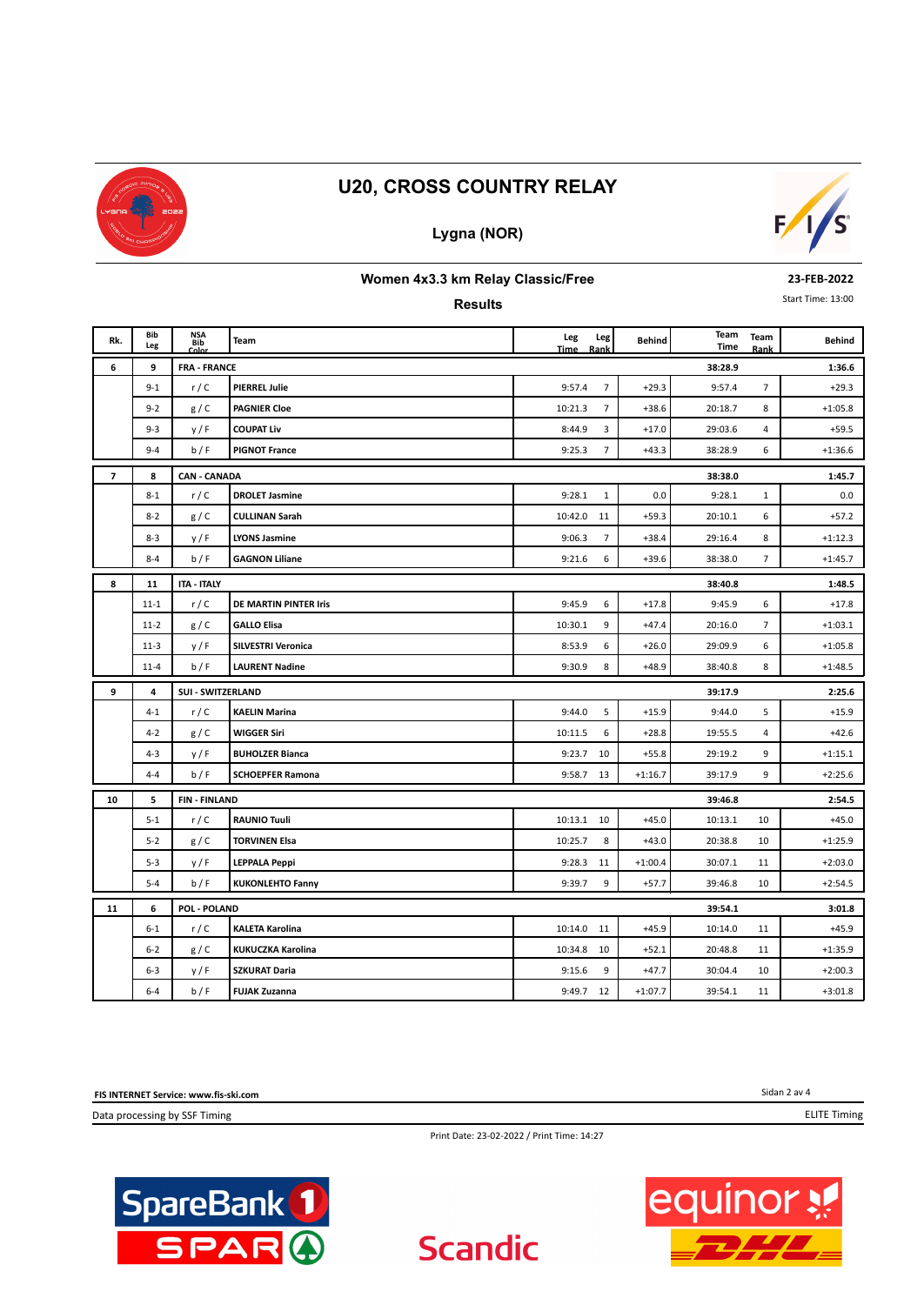

## **Lygna (NOR)**



#### **Women 4x3.3 km Relay Classic/Free**

**Results**

**23-FEB-2022**

Start Time: 13:00

| Rk. | Bib<br>Leg | <b>NSA</b><br>Bib           | <b>Team</b>                   | Leg<br><b>Time</b> | Leg<br>Rank | <b>Behind</b> | Team<br>Time | Team<br>Rank | Behind     |
|-----|------------|-----------------------------|-------------------------------|--------------------|-------------|---------------|--------------|--------------|------------|
| 12  | 10         | <b>CZE - CZECH REPUBLIC</b> |                               |                    |             |               | 40:35.8      |              | 3:43.5     |
|     | $10-1$     | r/C                         | <b>PUBALOVA Nela</b>          | 10:03.7            | 9           | $+35.6$       | 10:03.7      | 9            | $+35.6$    |
|     | $10-2$     | g/C                         | RANDAKOVA Hana                | 11:06.4            | 15          | $+1:23.7$     | 21:10.1      | 12           | $+1:57.2$  |
|     | $10-3$     | y/F                         | SIBRAVOVA Eliska              | 9:37.2             | 15          | $+1:09.3$     | 30:47.3      | 13           | $+2:43.2$  |
|     | $10 - 4$   | b/F                         | PROKESOVA Tereza              | 9:48.5             | 11          | $+1:06.5$     | 40:35.8      | 12           | $+3:43.5$  |
| 13  | 16         | <b>JPN - JAPAN</b>          |                               |                    |             |               | 40:49.2      |              | 3:56.9     |
|     | $16 - 1$   | r/C                         | YAMAZAKI Yuka                 | 10:26.2 12         |             | $+58.1$       | 10:26.2      | 12           | $+58.1$    |
|     | $16 - 2$   | g/C                         | <b>TOCHITANI Takane</b>       | 10:47.1            | 12          | $+1:04.4$     | 21:13.3      | 13           | $+2:00.4$  |
|     | $16 - 3$   | y/F                         | <b>HONDA Chika</b>            | 9:33.1             | 12          | $+1:05.2$     | 30:46.4      | 12           | $+2:42.3$  |
|     | $16 - 4$   | b/F                         | NAKAJIMA Kaho                 | 10:02.8            | 14          | $+1:20.8$     | 40:49.2      | 13           | $+3:56.9$  |
| 14  | 12         | <b>SLO - SLOVENIA</b>       |                               |                    |             |               | 41:05.8      |              | 4:13.5     |
|     | $12 - 1$   | r/C                         | <b>MALI Klara</b>             | 10:50.9            | 15          | $+1:22.8$     | 10:50.9      | 15           | $+1:22.8$  |
|     | $12 - 2$   | g/C                         | <b>JANEZIC Tia</b>            | 10:58.7            | 13          | $+1:16.0$     | 21:49.6      | 14           | $+2:36.7$  |
|     | $12 - 3$   | y/F                         | <b>MEDJA Lucija</b>           | 9:34.2             | 13          | $+1:06.3$     | 31:23.8      | 14           | $+3:19.7$  |
|     | $12 - 4$   | b/F                         | <b>MAZI JAMNIK Hana</b>       | 9:42.0             | 10          | $+1:00.0$     | 41:05.8      | 14           | $+4:13.5$  |
| 15  | 17         | <b>BLR - BELARUS</b>        | 42:17.6                       |                    |             |               |              |              | 5:25.3     |
|     | $17 - 1$   | r/C                         | <b>PINCHUK Lizaveta</b>       | 10:51.5            | 16          | $+1:23.4$     | 10:51.5      | 16           | $+1:23.4$  |
|     | $17-2$     | g/C                         | <b>MACHAKHINA Hanna</b>       | 11:02.0            | 14          | $+1:19.3$     | 21:53.5      | 15           | $+2:40.6$  |
|     | $17-3$     | y/F                         | <b>KHARYTONCHYK Krystsina</b> | 10:00.2            | 16          | $+1:32.3$     | 31:53.7      | 15           | $+3:49.6$  |
|     | $17 - 4$   | b/F                         | <b>BUINITSKAYA Alina</b>      | 10:23.9            | 15          | $+1:41.9$     | 42:17.6      | 15           | $+5:25.3$  |
| 16  | 13         | <b>UKR - UKRAINE</b>        |                               |                    |             |               | 43:47.5      |              | 6:55.2     |
|     | $13-1$     | r/C                         | <b>NIKON Anastasiia</b>       | 10:48.0            | 14          | $+1:19.9$     | 10:48.0      | 14           | $+1:19.9$  |
|     | $13-2$     | g/C                         | SAVINSKA Anastasiia           | 11:35.8            | 16          | $+1:53.1$     | 22:23.8      | 16           | $+3:10.9$  |
|     | $13 - 3$   | y/F                         | <b>SEHLIANYK Marianna</b>     | 9:35.0             | 14          | $+1:07.1$     | 31:58.8      | 16           | $+3:54.7$  |
|     | $13 - 4$   | b/F                         | <b>CHAMARA Mariia</b>         | 11:48.7            | 16          | $+3:06.7$     | 43:47.5      | 16           | $+6:55.2$  |
| 17  | 14         | LTU - LITHUANIA             |                               |                    |             |               | 48:26.8      |              | 11:34.5    |
|     | $14-1$     | r/C                         | <b>SAVICKAITE Egle</b>        | 11:31.2            | 17          | $+2:03.1$     | 11:31.2      | 17           | $+2:03.1$  |
|     | $14-2$     | g/C                         | <b>DAINYTE leva</b>           | 12:22.5            | 17          | $+2:39.8$     | 23:53.7      | 17           | $+4:40.8$  |
|     | $14-3$     | y/F                         | <b>BUCYTE Emilija</b>         | 12:08.6            | 17          | $+3:40.7$     | 36:02.3      | 17           | $+7:58.2$  |
|     | $14 - 4$   | b/F                         | <b>BUCYTE Gabija</b>          | 12:24.5 17         |             | $+3:42.5$     | 48:26.8      | 17           | $+11:34.5$ |

**FIS INTERNET Service: www.fis-ski.com**

Data processing by SSF Timing



Print Date: 23-02-2022 / Print Time: 14:27

**Scandic**